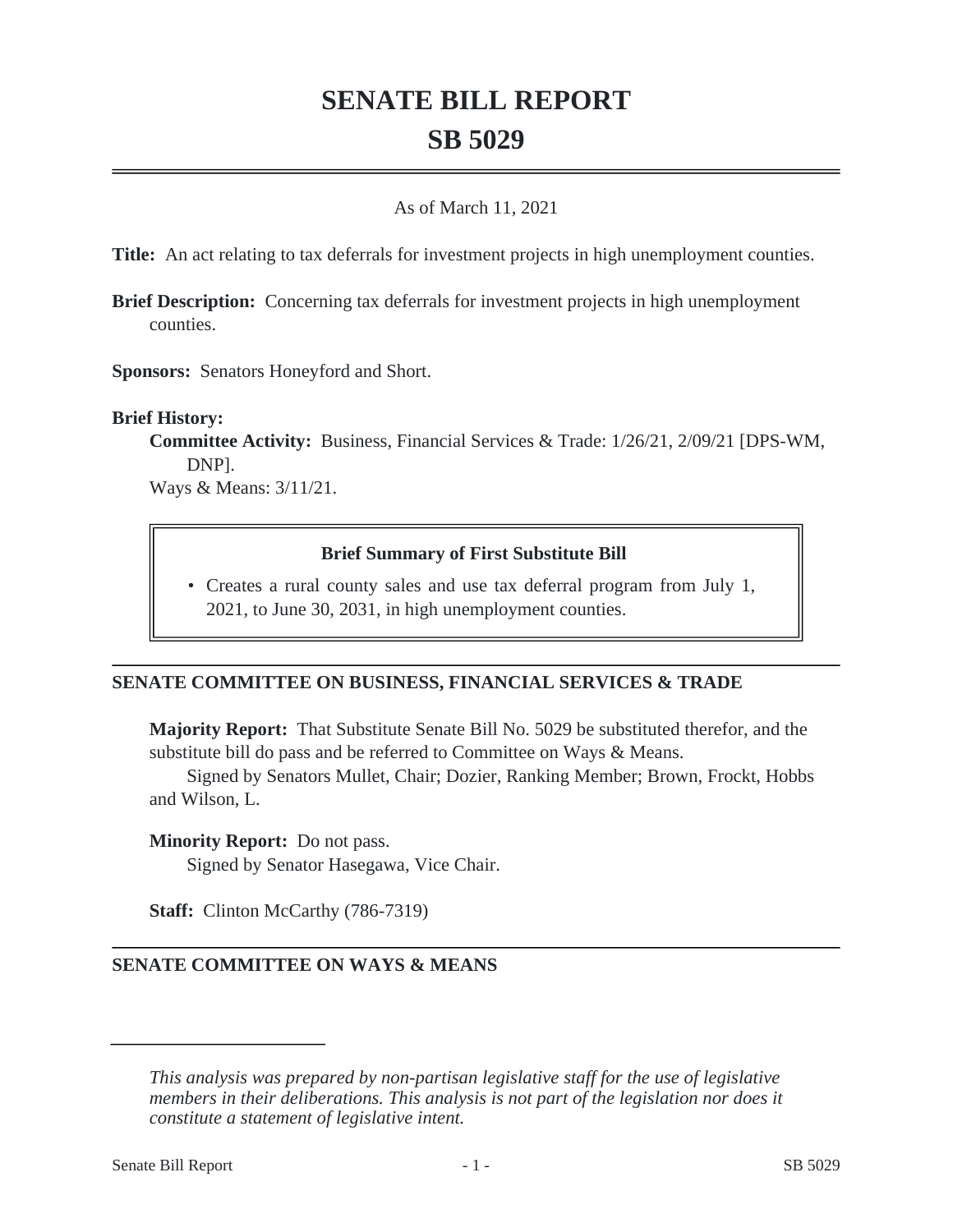**Staff:** Jeffrey Mitchell (786-7438)

**Background:** The retail sales tax applies to the selling price of tangible personal property and of certain services purchased at retail. Sales tax is paid by the purchaser and collected by the seller. The use tax is imposed on items used in the state that were not subject to the retail sales tax and includes purchases made in other states and from sellers who do not collect Washington sales tax.

In 2010, the Legislature extended the rural county sales and use tax deferral program from July 1, 2010, to July 1, 2020. Counties with an unemployment rate which is at least 20 percent above the state average for three years and Community Empowerment Zones (CEZs) were made eligible under the program. For the purpose of hiring in CEZs, residents include people living within a county in which the zone is located.

The Department of Revenue (DOR) was directed to establish a list of qualifying counties by July 1, 2010, and update the list every two years based on Employment Security Department data.

The definition of manufacturing was retroactively clarified to include computer programming and other related services only if the service provides a new, different, or useful substance or article of tangible personal property for sale. Computer programming and other computer related services are eliminated from the definition of manufacturing beginning July 1, 2010.

Tax deferrals remained in place for up to two years during periods of temporary shutdowns in counties with a population of less than 20,000 people. To qualify for relief from paying deferred taxes during a temporary shutdown, the remaining labor force must be greater than 10 percent of the recipient's labor force at the time the deferral was approved by DOR. If the number of employment positions falls below the 10 percent threshold during the two year period, the amount of deferred taxes outstanding is due immediately. Recipients seeking relief from paying deferred taxes must apply to and be approved by DOR. A recipient is entitled to this relief only once.

The rural county sales and use tax deferral program expired on July 1, 2020.

**Summary of Bill (First Substitute):** The rural county sales and use tax deferral program is created for a period from July 1, 2021, to June 30, 2031. Counties with an unemployment rate which is at least 20 percent above the state average for three years and community empowerment zones (CEZ) are eligible under the program. For the purpose of hiring in CEZs, residents include people living within a county in which the zone is located. The amount of state and local sales and use taxes eligible for deferral is limited to \$400,000 per eligible investment project per person.

Applying for a Tax Deferral. DOR is directed to issue a sales and use tax deferral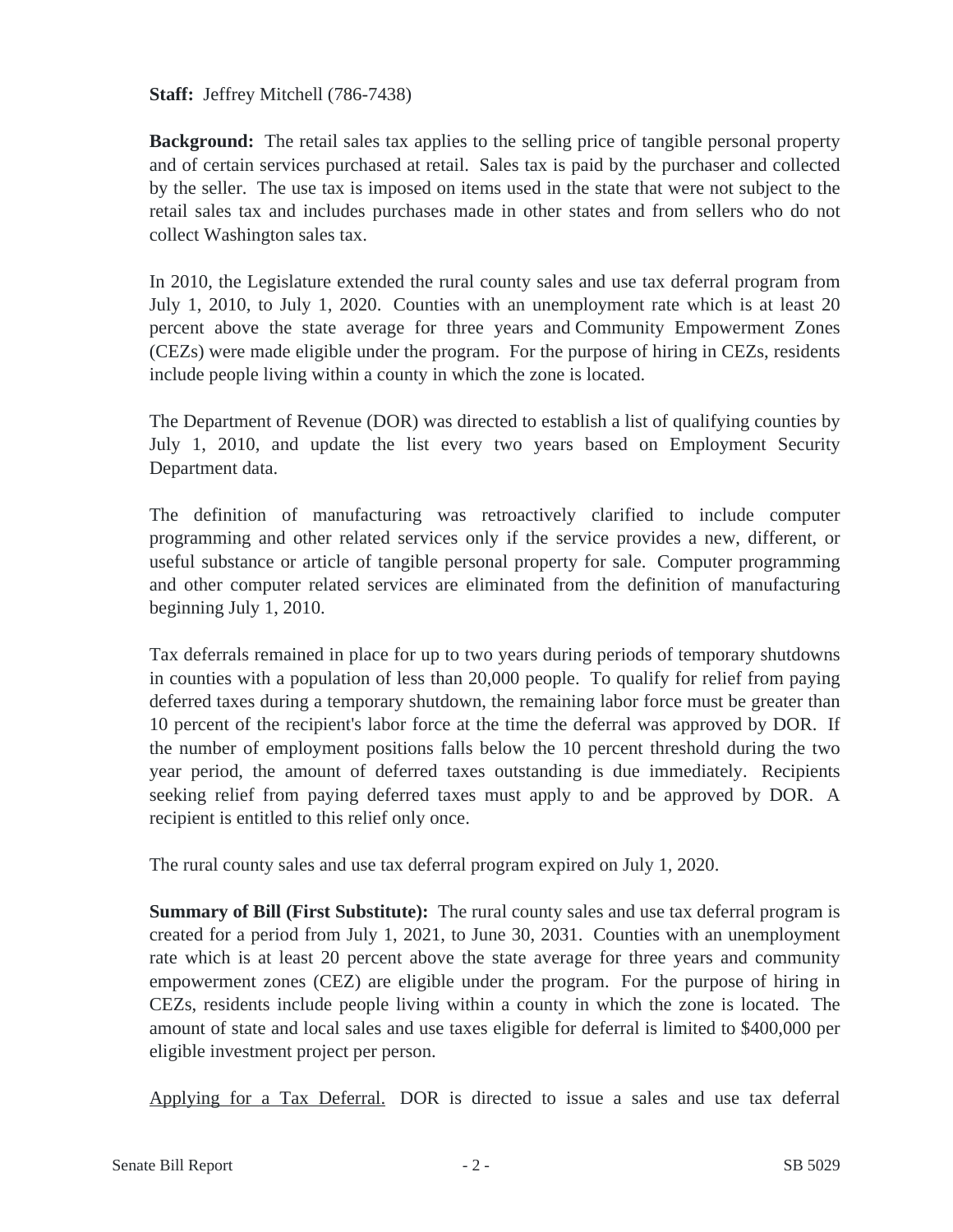certificate for state and local sales and use taxes on each eligible investment project. DOR has the authority to develop the application. Applications to defer must be made before the initiation of construction, and DOR must rule on the application within 60 days. DOR may not accept applications for deferral after June 30, 2031.

Revocation of a Tax Deferral from a Recipient. Recipients for a deferral certificate must begin meaningful construction on an eligible investment project within two years of receiving a deferral certificate, unless there was a delay due to circumstances unrelated to funding beyond the applicant's control. If meaningful construction does not begin within two years of receiving a deferral certificate, the deferral certificate that has been issued is invalid and taxes deferred are due immediately.

If the investment project is not operationally complete within five years from the issuance of the tax deferral certificate, or DOR finds an investment project is used for purposes other than a qualified manufacturing or research and development operation, a portion of the taxes is immediately due according to a schedule. If the economic benefits of the deferral are passed to a lessee, the lessee is responsible for payment to the extent the lessee has received the benefit. DOR must assess interest at the rate provided for delinquent taxes, but not penalties, retroactively to the date of deferral for a recipient who must repay deferred taxes.

Changes in Definitions. The definition of manufacturing under the program is more narrowly defined to include only activities performed by research and development laboratories and commercial testing laboratories. Computer programing and other related activities are removed from the definition. The term "meaningful construction" means an active construction site where tangible signs of construction are taking place that show a progression in the construction process at the location designated by the taxpayer in the application for deferral.

Qualified Counties. DOR, with the assistance of the Employment Security Department, must establish a list of qualifying counties effective July 1, 2021, and update the list every two years on July 1st.

## **EFFECT OF CHANGES MADE BY BUSINESS, FINANCIAL SERVICES & TRADE COMMITTEE (First Substitute):**

The amount of state and local sales and use taxes eligible for deferral is limited to \$400,000 per eligible investment project per person.

**Appropriation:** None.

**Fiscal Note:** Available.

**Creates Committee/Commission/Task Force that includes Legislative members:** No.